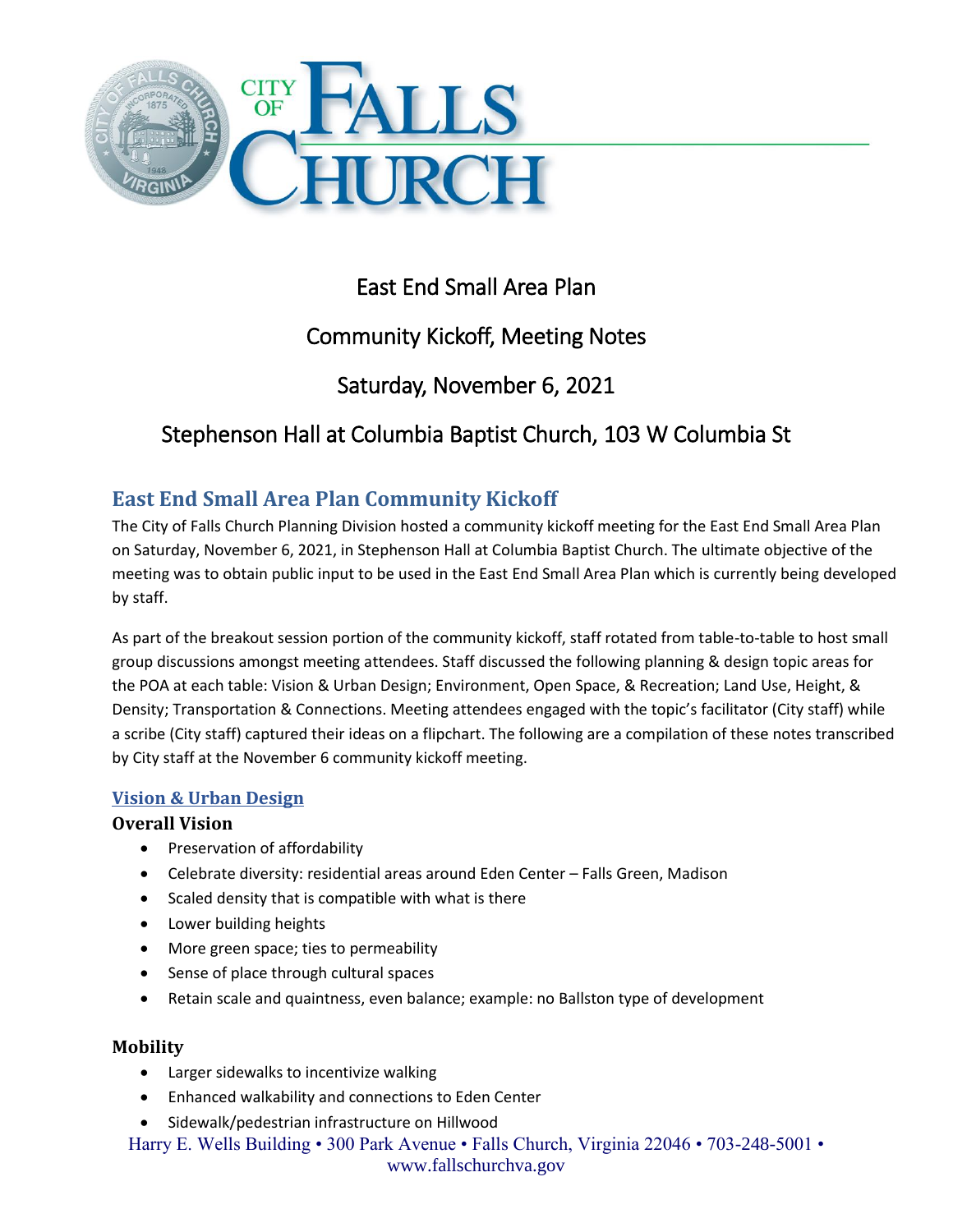- Complete the sidewalk on Roosevelt
- Cycling infrastructure improvements for safety
- Connecting bikeability to Arlington
- Shuttles
- Bus 28A is highly utilized
- Need more bus connection between Madison and core of City (Farmers Market, library)
- Shuttle bus connections (Sycamore, Roosevelt)
- Scooters, but need docking
- Negative impact of bike lanes down Wilson Blvd.
- Connection of West Broad to POA 5; visual connectivity through signage/gateways
- Public parking garages that provide shuttles (partnership with private entities)
- Retention of East Falls Church station; prioritize ridership
- Hillwood traffic concerns (between residential and major roads)
- Increased density raises concerns about increased traffic
- Closing Hillwood at Ring Road: decrease noise, increase pedestrian traffic; adapt streetscape to be accessible for residents

### **Eden Center**

- Preserve Eden Center as a cultural center; for people from all over the area; people traveling to Eden Center for generations
- **•** Improve sidewalks near Eden Center
- Gathering plaza at Eden Center; with trees; an event space
- Enhancements for outdoor dining; a square or permanent gathering space
- Playground for kids integrated into Eden Center; would complement gathering space
- More walkways in Eden Center
- Aesthetic improvements to Eden Center; beautification of Eden Center
- Security enhancements and lighting
- Underground parking; investment in underground parking
- Green space on top of parking garage
- Retention of small businesses; retain tenant leases for small businesses
- Add housing: affordable options, senior housing
- Hotel at Eden Center for job creation, to support small businesses
- Left turn at Eden Center is very dangerous
- Have separate route for delivery trucks to Eden Center
- Need more emphasis on pedestrian entrances and exits to Eden Center
- Little of Hillwood residents use shopping area; interest in additional mixed use

## **Land Use and Design**

- Have a Farmers Market at the East End, on a different day than Saturday
- Need gathering spaces to hang out
- Pocket parks
- Streetscape improvements
- Signage to identify the area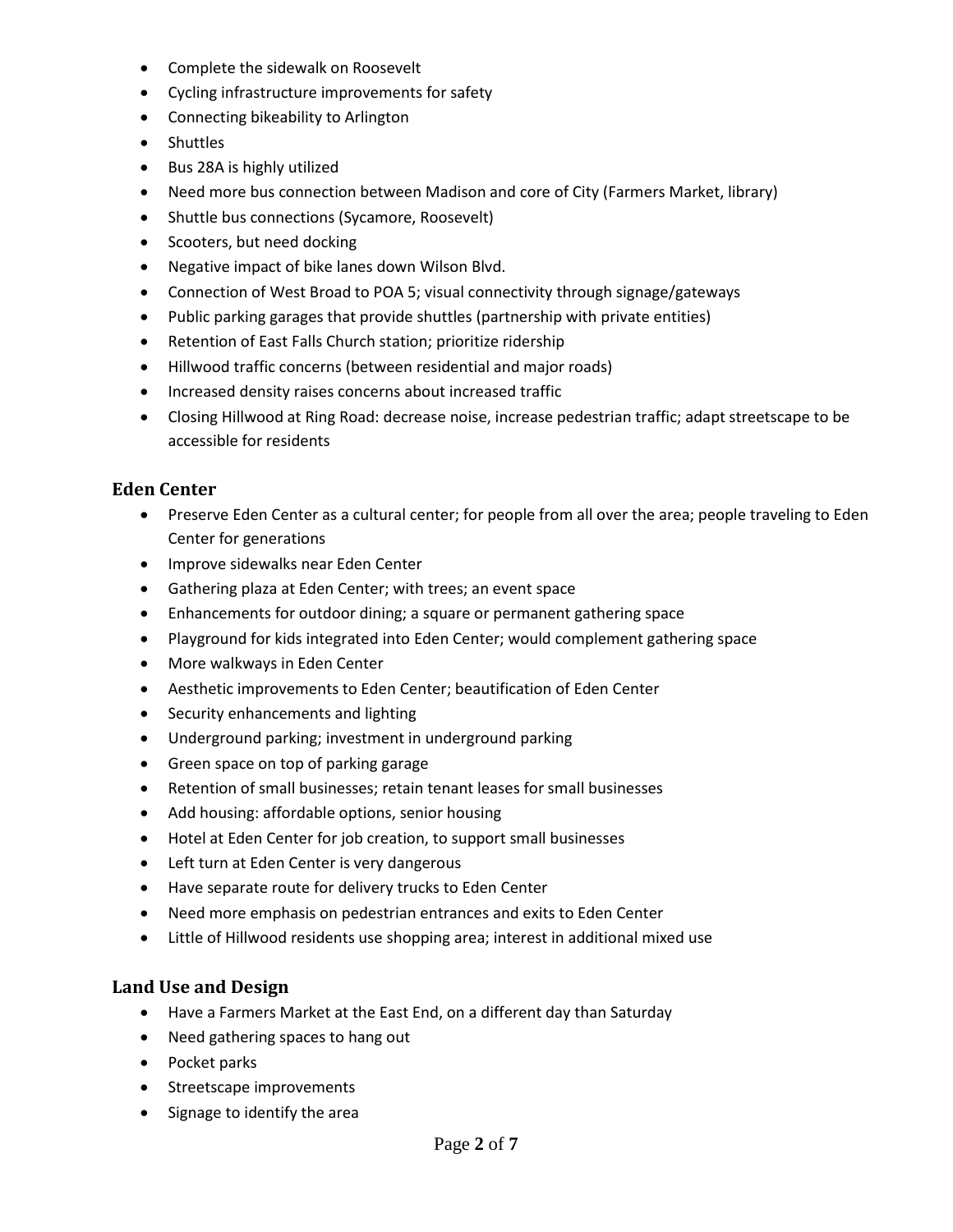- **•** Improved lighting on Hillwood Avenue
- Beautification efforts to encourage pedestrian activity; lights!
- Visually pleasing bridges
- Recycling center at East End; glass recycling on East End
- Redevelopment of BP site (a hotel or garage)
- Concern for rent structure with redevelopment
- Redevelop corners for gateways
- Interest in solar power; solar panels

#### **Environment, Open Space, & Recreation**

#### **Existing Open Space**

- Difficult park access (Oakwood, Fort Taylor)
- Fort Taylor has a poor maintenance program
- Fort Taylor has poor accessibility, is unknown; not useful as it is; opportunity to teach art classes
- Fort Taylor is too small; unknown; covered with vegetation; needs more signage; we need to use the park space we already have; only park in POA
- Fort Taylor Park: open it up to higher visibility (Frady Park has good design)
- Enjoy walking in Oakwood Cemetery stargazing; no sidewalk along cemetery
- Better utilize Oakwood Cemetery; needs better connections with multiple entrances
- Grades and trees in Oakwood limit sidewalk opportunities

#### **New Green Space**

- More green spaces, gathering spaces, trees
- Closest playground is in Arlington; no walkable park space
- A large park is valuable; smaller spaces more feasible: space for trees, pedestrian crossings, seating areas, park benches
- Need authentic green space, actual grass, not just a stretch of turf
- Rooftop gardens/parks/playing fields
- Opportunistic "park-like" space: birdhouses, wild flowers, wildlife
- Creating streams using stormwater/mini park space; add benches
- Playground at Eden Center for families while dining
- Eden Center "inside-out" parking on the inside; prioritize flexible event space for community gatherings
- Design rear of Eden Center for park space replace parking
- Splash pads: connection to water
- Mosaic District a model: flat green space, movable seating, outdoor dining
- Need space, like amphitheater, for events
- Mobile stage
- Venue for artists to perform
- Signature Theater in Shirlington as example of small community space
- Potential redevelopment is an opportunity for open space; higher FAR to create open space
- Use parks to highlight Native American history: connections to our past
- Safety concerns connected with parks and playgrounds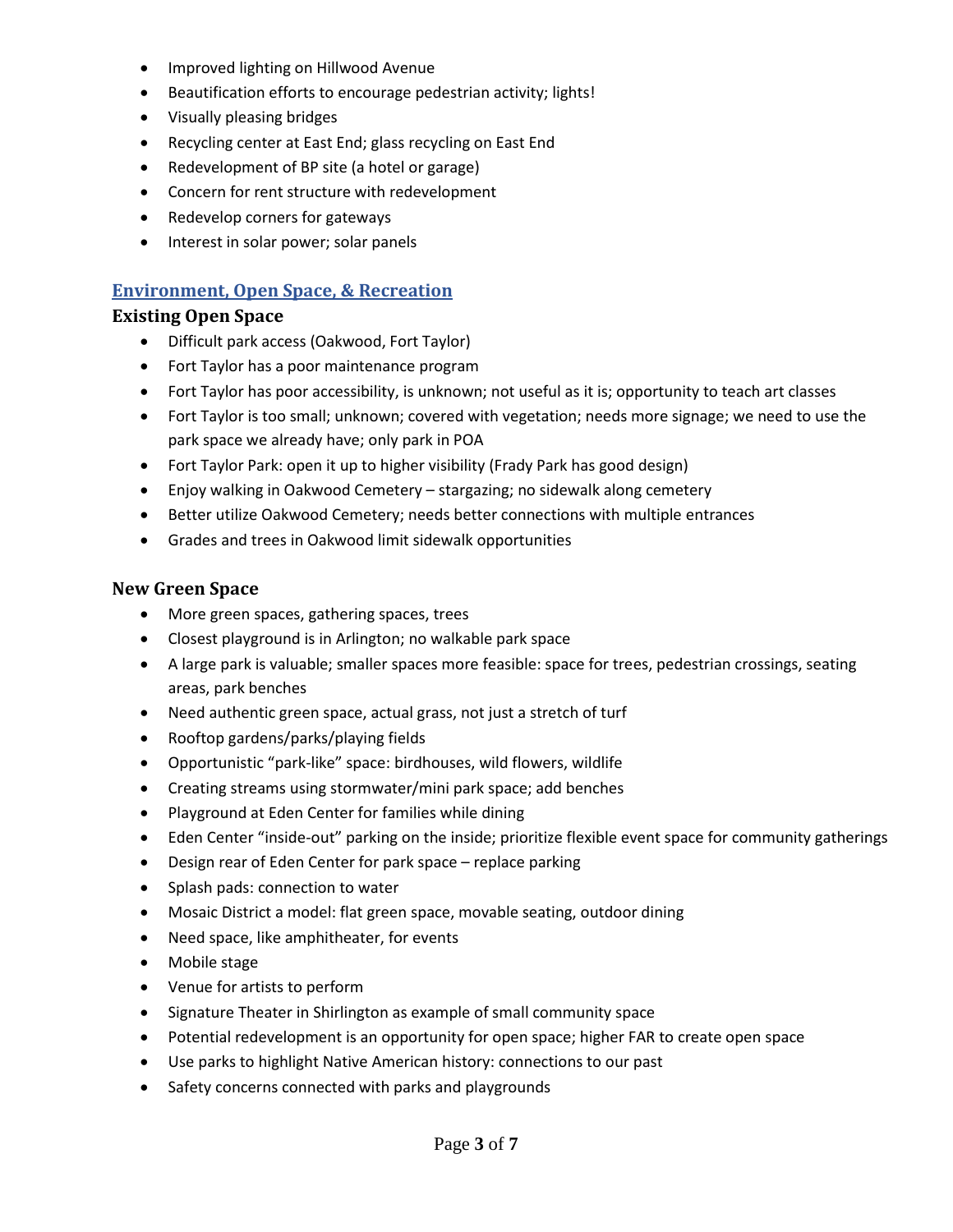## **Mobility**

- Inconsistent sidewalks (accessibility)
- Shouldn't need to drive to go for a walk
- Everything is isolated; poor connectivity
- Would prefer a more walkable POA, with more dining and shopping connected to East Falls Church Metro
- Live less than a mile away but it's difficult to get there other than by car
- Need an easy way to walk through the area; sidewalks are inconsistent
- Need wider sidewalks, safer crossings
- Need a greenway
- Need pedestrian access from back of Eden Center; have to drive, even if you could walk
- Difficult and unpleasant to walk through Eden Center parking lots
- Bicycle access is intimidating along busy streets
- Need biking infrastructure
- Ring Road: good idea for pedestrian/bicycle interests addressed
- No protected/dedicated bike lanes; need to be able to live without a car; getting to Metro by bike
- Concern of East Falls Church Metro closing; it's a lifeline for those without cars to work; locals plan lives around it

## **Trees**

- No street trees; it's unpleasant to walk in summer
- Improve streetscape vegetation
- Need more street trees; better tree maintenance (trim dead branches)
- Clarify arborist's role on tree preservation, reviewing private actions; tree maintenance
- Preserve large trees in single-family tear-downs
- Put street lights in the trees

# **Miscellaneous**

- Slim Roosevelt with lane reduction; a complete street with on-street parking and wider sidewalk
- Avoiding through traffic
- Avoid driving on Wilson Blvd. because traffic is chaotic; cars not stopping, just pulling out
- Maintain Little City charm and quaintness: buildings 6 stories maximum; something is lost in redevelopment
- More benches! As part of transit and safety (eyes on the street)
- **Benches along Sycamore and Roosevelt**
- Continue Broad Street streetscape through the East End
- Farmers Market on different day than City Hall
- Screening for Public Storage

# **Land Use, Height, & Density**

## **Overall**

- Fear redevelopment could push businesses out, with higher rents
- Keep it quaint! Don't want it like Ballston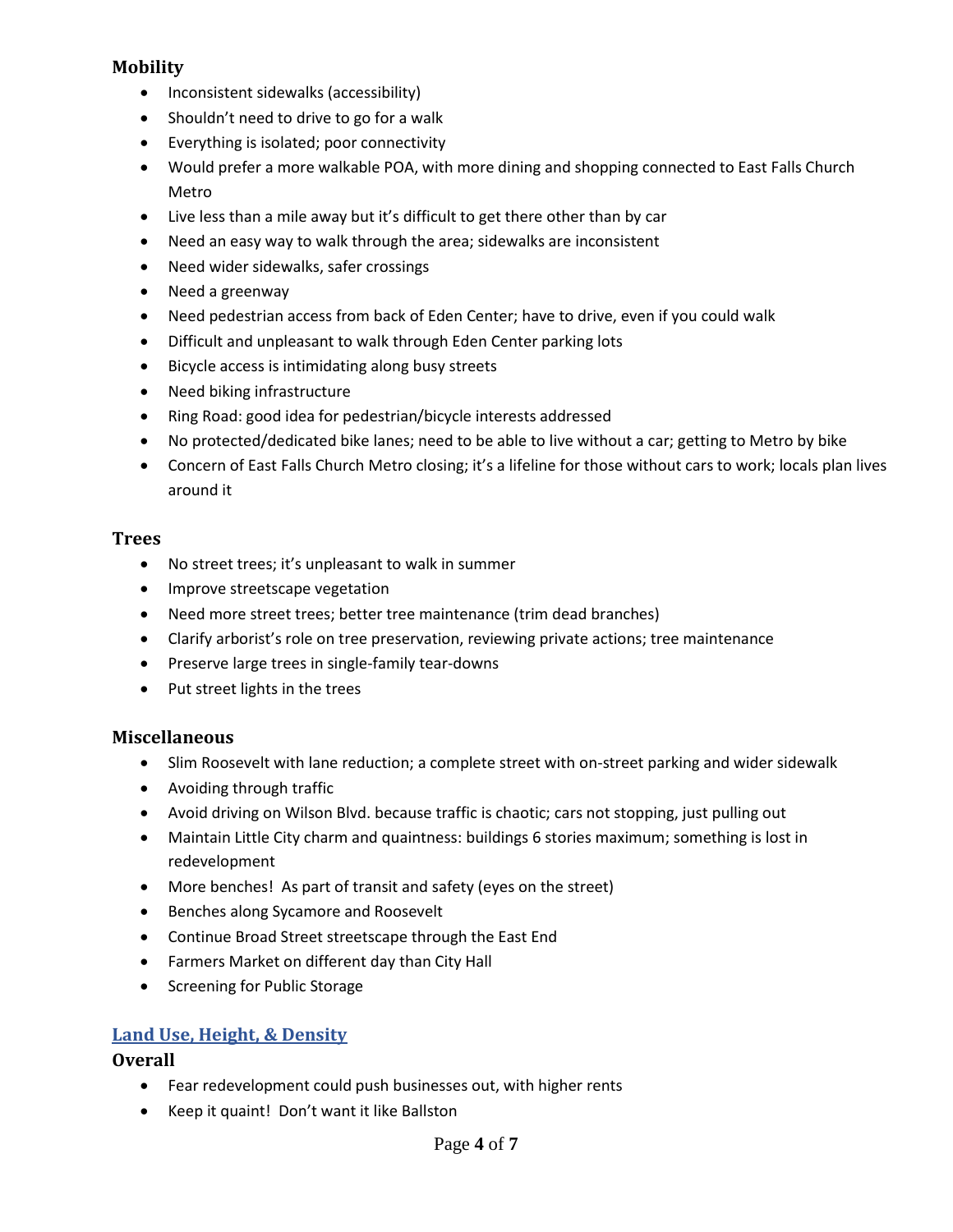- Like the current life style
- Do not change the fabric and nature of the community through over-development; integrate existing uses

### **Residential Issues**

- Concern that Eden Center is too much of a focus; emphasize residential, lived experience (Madison)
- Leave existing neighborhoods as-is; affordable, smaller home opportunities
- Affordable housing: rezone to protect affordability
- Keep the area affordable for existing residential
- Focus on family housing (condos, larger multi-family apartments)
- Protect existing adjacent residential
- Need transitional buffer between commercial and residential
- Preserve and add affordable homeownership opportunities
- Family-size units for sale, not lease

#### **Height**

- $\bullet$  Like a lower height  $-7$  story height is too high
- Lower the height nothing higher than 7 stories; bank building in Fairfax County is too high; VA Tech study is too high
- 6 stories is OK
- Like adding height to Eden Center residential above commercial

### **Land Use**

- Density puts too much pressure on public services and schools, roads and traffic
- Flexible zoning to allow for all possibilities
- Car dealerships? How to make them better? Make a plan for redevelopment. (Bill Page at Annandale and Rt 50 is a good example: parking garage, retail frontage, not a sea of cars)
- Mixed use on BJ's lot, but only 6 stories
- Opportunities for mixed use? More residential
- Mixed use is good, with more affordable housing for families and young people
- Integrate senior housing with mixed use
- Senior housing is needed
- Mixed use condos (?) to accommodate small business and residential ownership
- Hotel is desirable
- Phase out industrial uses for other opportunities
- Concerns about zoning mechanisms and implementation of changes
- Oakwood: concerns with impact of mixed use on parking and transportation
- Stormwater: seating around streams
- More green space and outdoor public space
- More beauty, streetscape improvements
- Integrate sustainable and social guidelines into the plan (e.g., LEED, Envisions)
- Develop green space near Roosevelt
- Enhance public spaces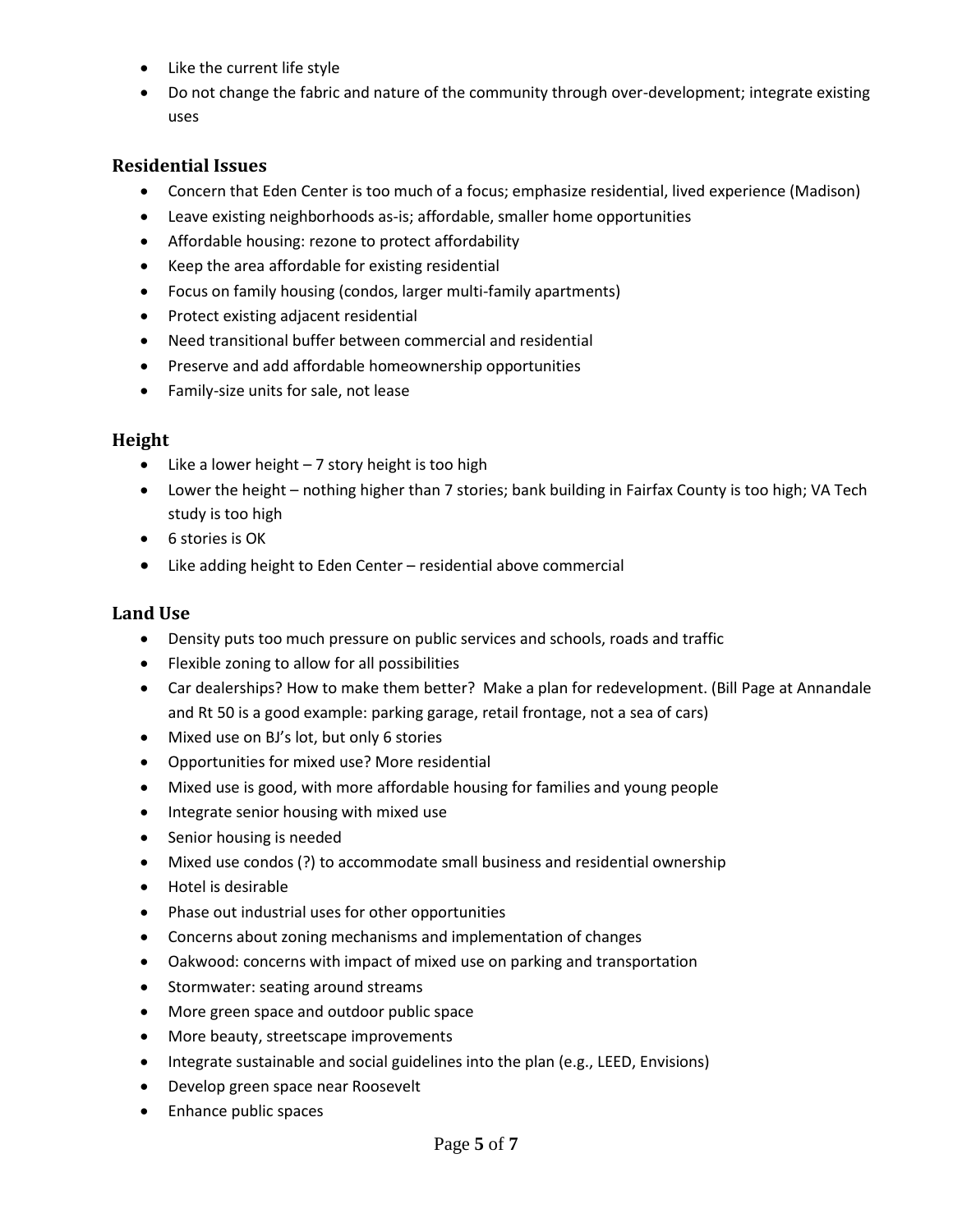- Eden Center needs a facelift, rear parking lot (not like Mosaic)
- Rear parking lot (Eden Center) needs improvements for safety, road concerns

## **Mobility**

- Traffic is a huge problem
- Parking lots: need to find an alternative (underground)
- Impacts on Hillwood Avenue density will make traffic worse
- Major concerns with the Ring Road
- Shuttles for the whole City, with parking
- Add connections for pedestrians, up W&OD Trail
- Underground parking
- Underground parking and pedestrian walkway/bridge

### **Miscellaneous**

- Integrate City and Fairfax County
- Local government funding support for improvements; renovate private businesses in Eden Center through loans and finance programs

## **Transportation & Connections**

#### **General**

- Connection challenges with all the different road networks
- Need better access to park areas and open space
- Need connectivity to residential areas

## **Pedestrians and Bicycles**

- Area needs to be more walkable
- More walkable and bikeable for safety
- Separated bike and pedestrian ways
- Unsafe for pedestrians to cross highways
- More, better, and wider sidewalks
- Bike Share at Eden Center- yes, there is interest in having a Bikeshare station there
- Protect bike lanes; increase Bike Share locations; better Bike Share locations
- Multi-modal public transportation: senior access issues, safety concerns, traffic speeds, stormwater along sidewalks. Can we include the stormwater with the sidewalks?
- Crossing over Route 50 bikes and pedestrians only; better than Broad Street
- 7 Corners: need safer connection; not sure about the plan for the Ring Road. The streets are very wide near Seven Corners, and the cars travel quickly. Can we make these streets more like Arlington?
- Access to 7 Corners is difficult
- Can we add speed tables on Roosevelt? The cars speed on this street
- Need a pedestrian/bicycle bridge from 7 Corners to Eden Center
- I think that would be costly. I would request a signal or crosswalk near this location.
- Wider sidewalks and new ones to connect to Broad Street and Oakwood Cemetery